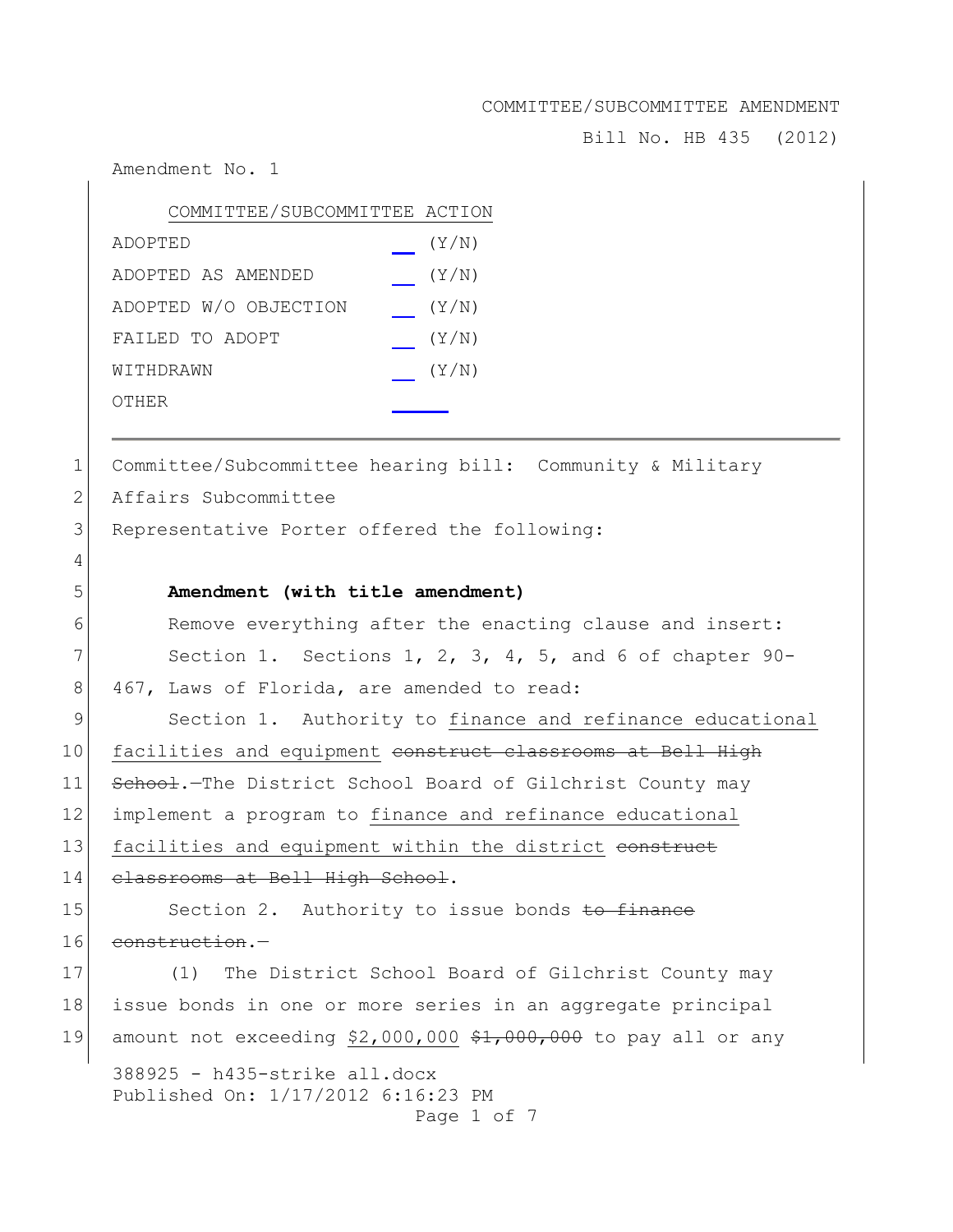Bill No. HB 435 (2012)

Amendment No. 1 20 portion of the cost of constructing capital improvements or 21 repairs to educational facilities and to purchase equipment for 22 educational facilities located within Gilchrist County 23 classrooms at Bell High School. The school board shall specify 24 the rate or rates of interest of the bonds and shall specify the 25 date or dates of maturity of the bonds, which may be no later 26 than 30  $20$  years after the date of issuance. 27 (2) Prior to issuing bonds pursuant to this section, the 28 school board must: 29 (a) Specify if the bonds are registrable as to principal 30 only or principal and interest or in fully registered form; 31 (b) Determine the denominations of the bonds; and 32 (c) Determine the place where the bonds may be redeemed  $33$  which may be at a bank or a trust company. 34 (3) The school board may provide that the bonds be 35 redeemed before maturity. Prior to the issuance of such bonds, 36 the school board must specify the terms and conditions under 37 which they may be redeemed and the prices payable if such bonds 38 are redeemed before maturity. 39 (4) The school board may enter into a trust agreement with 40 a bank or a trust company to provide for payment of the bonds. 41 (5) Bonds issued pursuant to this section must bear the 42 manual or facsimile signatures of the chairman and the secretary 43 of the school board. However, at least one of the signatures 44 must be manually executed upon each bond. If there are coupons  $45$  attached to the bonds, the coupons must bear the facsimile 46 signatures of the chairman and the secretary of the school

388925 - h435-strike all.docx Published On: 1/17/2012 6:16:23 PM Page 2 of 7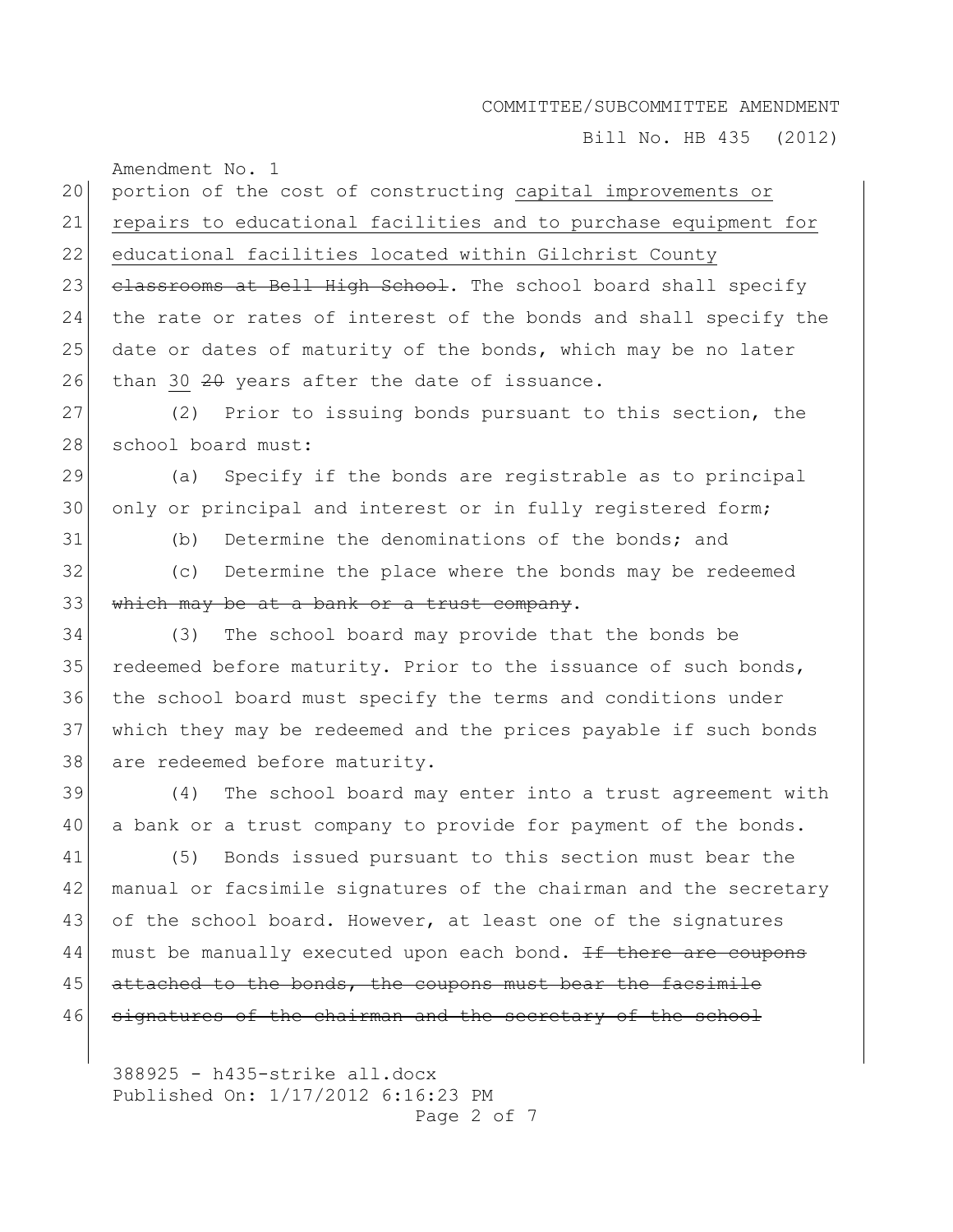Bill No. HB 435 (2012)

Amendment No. 1

47 board. Bonds issued pursuant to this section must be imprinted 48 with the seal of the school board.

49 (6) The bonds may be sold either at public or private sale 50 by competitive or negotiated sale and at such prices and subject 51 to such terms and conditions as the school board determines to 52 be in its best interest as long as the terms and conditions 53 comply with applicable state statutes.

54 Section 3. Authority to issue refunding bonds.—Subject to 55 the limitations of section 2, the District School Board of 56 Gilchrist County may issue refunding bonds to refund all or any 57 series or any maturity of a bond bonds issued to pay for the 58 cost of constructing classrooms at Bell High School. The 59 refunding bonds may must be issued in an amount sufficient to 60 pay:

61 (1) The principal of the refunding bonds;

 $62$  (2) The interest due and payable on the refunding bonds to 63 and including the first date upon which they are callable prior 64 to maturity, or the dates upon which the principal thereof 65 matures;

66 (3) The redemption premium, if any, on the refunding 67 bonds; and

68 (4) Any expenses of the issuance and sale of the refunding 69 bonds.

70 Section 4. Authority to issue bond anticipation notes. The 71 District School Board of Gilchrist County may, if it determines 72 it to be in its best financial interests, issue bond 73 anticipation notes in order to temporarily finance the costs of 74 any projects authorized herein classroom construction at Bell

388925 - h435-strike all.docx Published On: 1/17/2012 6:16:23 PM Page 3 of 7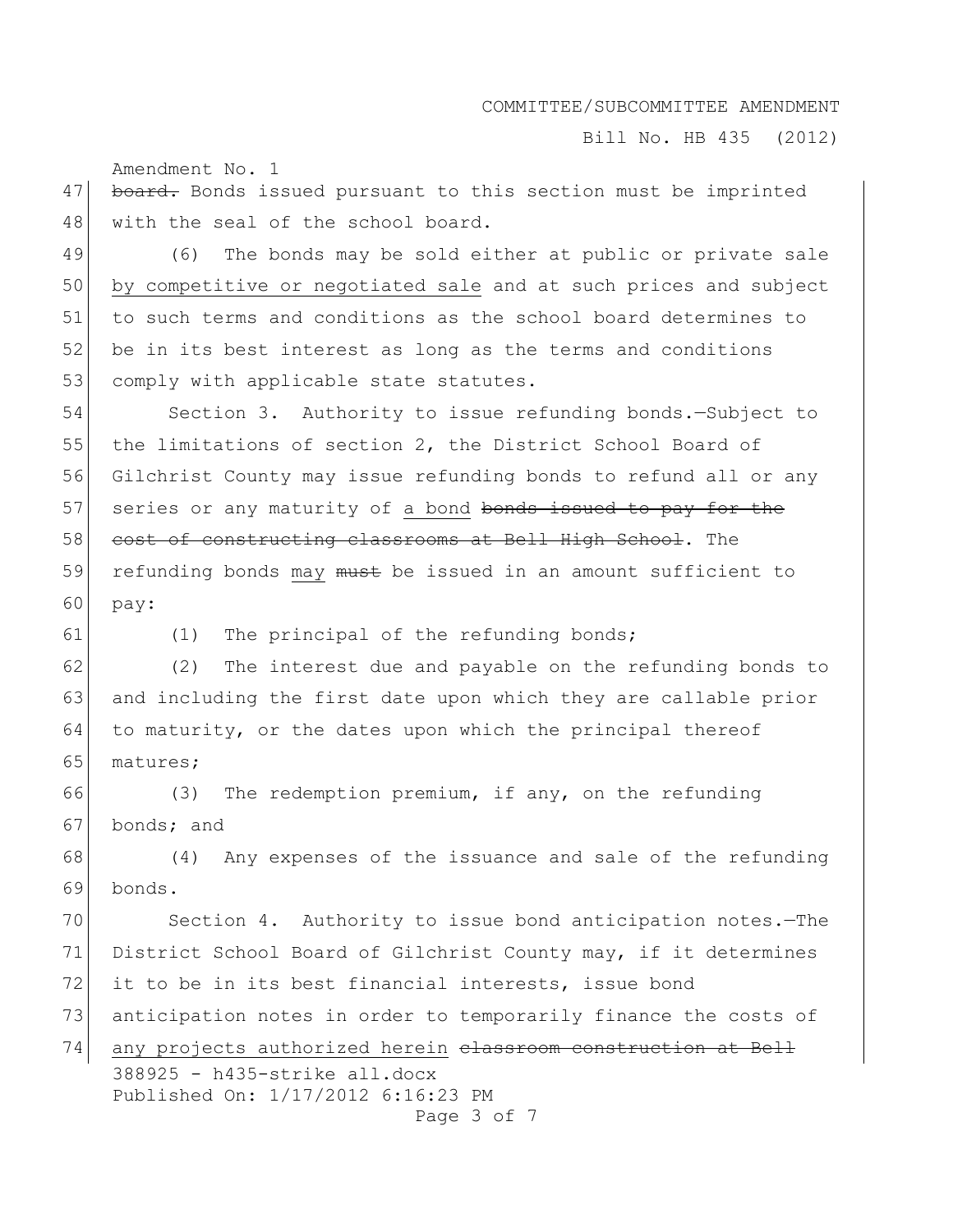Bill No. HB 435 (2012)

Amendment No. 1

75 High School. The school board shall by proper proceedings 76 authorize the issuance and establish the details of the bond 77 anticipation notes pursuant to the provisions of section 78 215.431, Florida Statutes.

79 Section 5. Security for bonds and notes.—During the period 80 bonds and notes issued by the District School Board of Gilchrist 81 County pursuant to this act are outstanding, the school board 82 shall annually pledge all or a \$100,000 of the portion of the 83 funds racetrack moneys and jai alai fronton moneys that annually 84 accrue to Gilchrist County pursuant to section 212.20(6)(d)6.a. 85 chapters 550 and 551, Florida Statutes, and are annually 86 allocated to the school board pursuant to chapter 63-942, Laws 87 of Florida, as amended by chapter 90-467, Laws of Florida, and 88 section 11  $\pm 2$  of this act as security for the payment of the 89 principal of, the premium for, if any, and the interest on such 90 bonds and notes. The school board shall pay the principal of, 91 the premium for, and the interest on such bonds and notes from 92 such moneys and from any other moneys legally available for that 93 purpose.

388925 - h435-strike all.docx Published On: 1/17/2012 6:16:23 PM Page 4 of 7 94 Section 6. Amounts Cost of classroom construction payable 95 from bond proceeds.—The cost of the classroom construction 96 project for which bonds may be issued pursuant to this act may 97 not exceed \$1,000,000. The cost of the projects project for 98 which bonds may be issued includes, without limitation, the cost 99 of acquiring, constructing, installing, and equipping the 100 educational facilities and equipment classrooms; the cost of 101 real property acquired for the project; legal, engineering, 102 fiscal, and architectural fees; fees of other experts or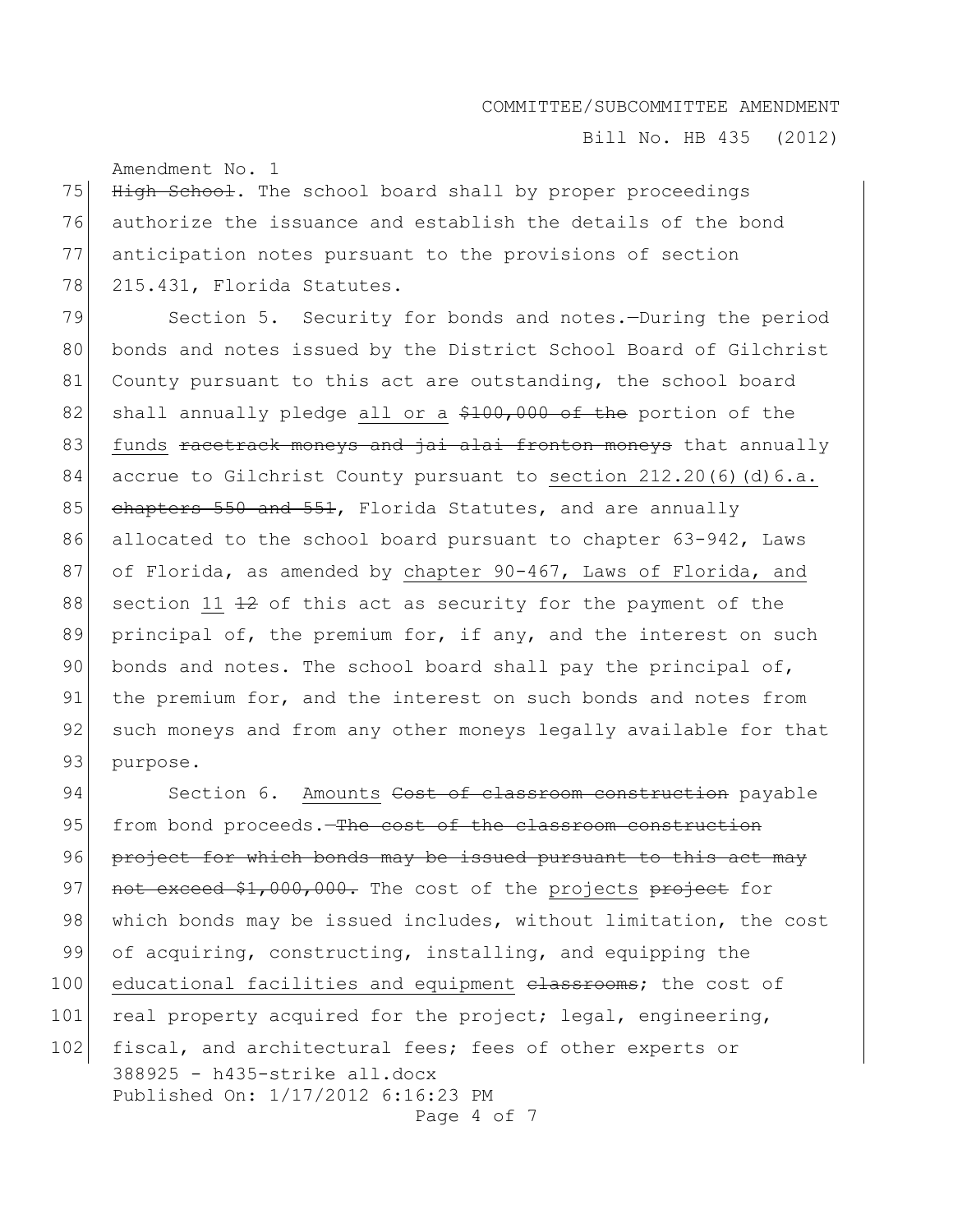Bill No. HB 435 (2012)

Amendment No. 1 103 consultants employed by the school board; the costs of 104 engineering or architectural studies, surveys, plans, and 105 designs; the administrative costs of issuing, advertising, and 106 selling the bonds; the capitalization of interest for 1 year 107 after completion of the project; the creation and capitalization 108 of reasonable reserves for debt service on the bonds, if any; 109 bond discount, if any; the cost of municipal bond insurance; and 110 any other costs that are necessary, incidental, or appurtenant 111 to the purposes authorized under this section.

112 Section 2. Section 1 of chapter 63-942, Laws of Florida, as 113 amended by chapter 90-467, Laws of Florida, is amended to read:

114 Section 1. All funds racetrack and jai alai fronton moneys 115 annually accruing to the credit of Gilchrist County under the 116 provisions of section  $212.20(6)(d)6.a.$  chapters  $550$  and  $551$ , 117 Florida Statutes, shall be allocated and distributed and are 118 hereby earmarked for certain purposes according to the 119 provisions of this act as follows:

120 (1) The first \$2,000 received, to the Board of County 121 Commissioners of Gilchrist County, to be used for 122 hospitalization of the indigent of the county;

123 (2) Any annual accrual remaining after distribution 124 pursuant to subsection (1) shall be disbursed as follows:

125 (a) Five percent to the Gilchrist County park board for 126 the establishment or maintenance of public parks;

127 (b) Three percent to the City of Trenton for the purposes 128 of public health, police and fire protection, drainage, and 129 repair and paving of streets; all of which are determined and

388925 - h435-strike all.docx Published On: 1/17/2012 6:16:23 PM Page 5 of 7 130 declared to be for a county purpose within the city;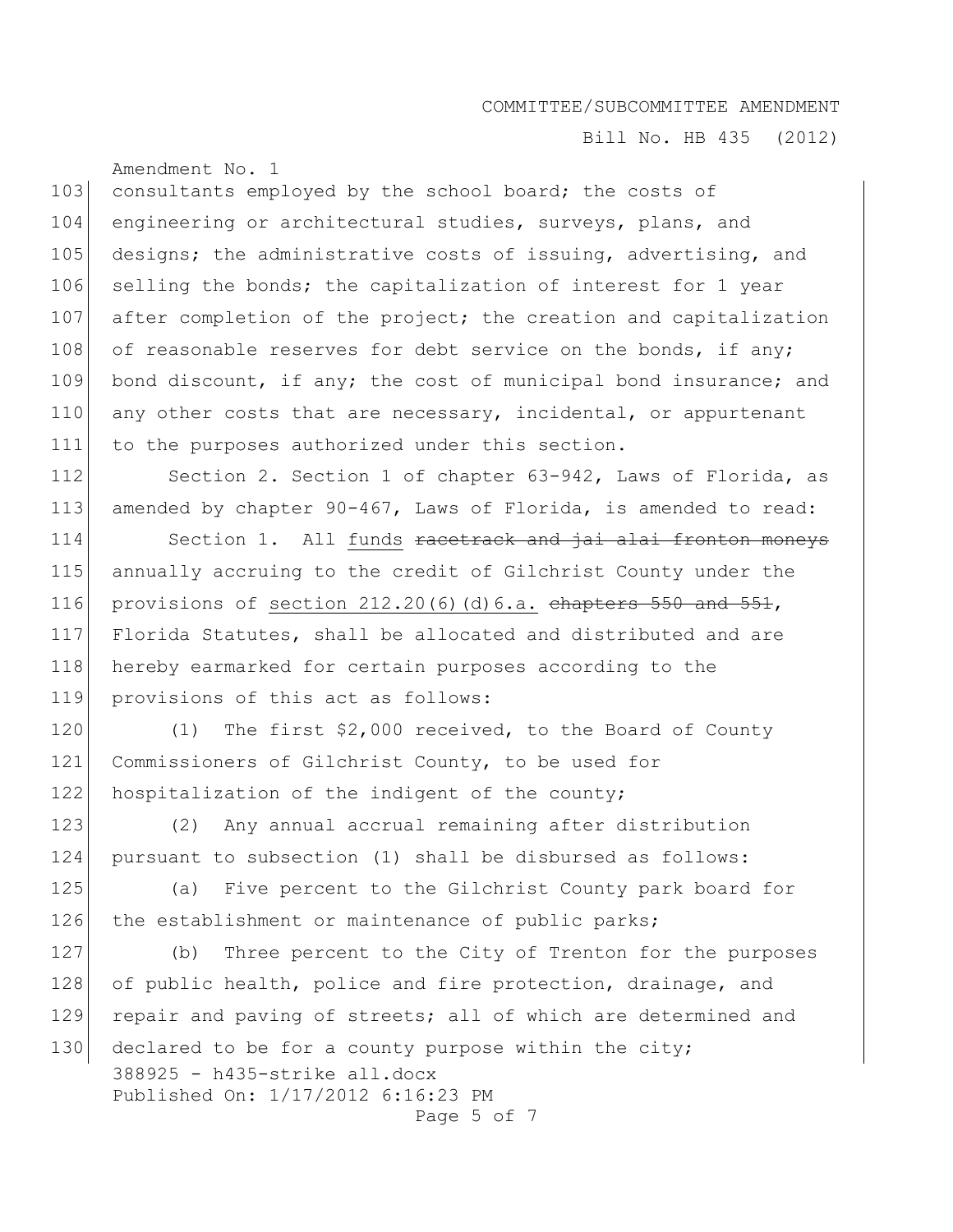Bill No. HB 435 (2012)

Amendment No. 1

142

143

131 (c) One percent to the City of Bell for the use and 132 benefit of the city; and

133 (d) The balance of the annual accrual to be divided 134 equally between the District School Board of Gilchrist County 135 and the Board of County Commissioners of Gilchrist County, for 136 such lawful use as each may determine, if the balance is equal 137 to or greater than \$200,000. If the balance of the annual 138 accrual is less than \$200,000, the district school board must be 139 allocated \$100,000 of the balance and the rest of the balance 140 must be allocated to the board of county commissioners.

141 Section 3. This act shall take effect upon becoming a law.

145 **T I T L E A M E N D M E N T**

146 Remove the entire title and insert:

144 **-----------------------------------------------------**

147 A bill to be entitled

388925 - h435-strike all.docx Published On: 1/17/2012 6:16:23 PM 148 An act relating to Gilchrist County; amending chapter 90-467, 149 Laws of Florida; authorizing the School Board of Gilchrist 150 County to issue bonds to finance and refinance the construction 151 of educational facilities and purchase of equipment; authorizing 152 the school board to issue refunding bonds and bond anticipation 153 notes; requiring the school board to pay the principal of, 154 premium for, and interest on such bonds out of funds that accrue 155 annually to Gilchrist County and are allocated to the school 156 board and from certain other moneys of the school board; 157 providing for the investment of the proceeds of the sale of 158 bonds; making the bonds legal investments, lawful collateral for

Page 6 of 7